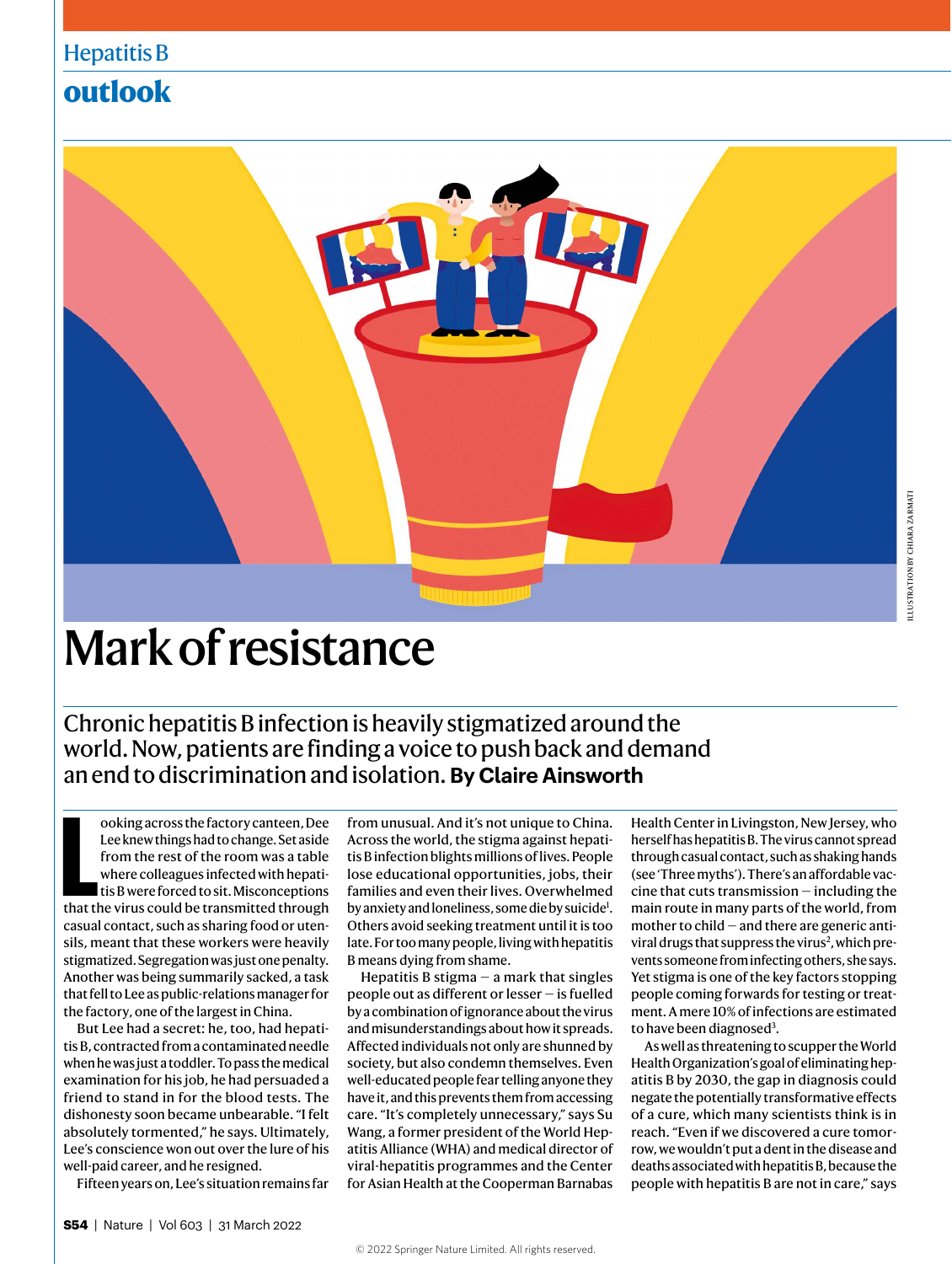Thomas Tu, a virologist at the University of Sydney in Australia, who has the virus himself.

Prejudice might be a barrier to developing such a cure in the first place. Difficulty in recruiting patients for research and clinical trials hinders translation of scientific discoveries about the virus into effective, timely treatments, says Philippa Matthews, a clinician and virologist studying the interactions between hepatitis B and host genetics at the Crick Institute in London. The social aspects of the infection and how it affects patients' ability to engage with clinicians are complex, but Matthews thinks that societal attitudes are a significant obstacle: "Stigma just comes out time and time and time again," she says. "And when you talk to people with lived experience of hepatitis B, you realize how far-reaching that is and how people fear being identified."

These hurdles have fuelled a growing realization that beating hepatitis B means addressing prevailing mindsets as well as biology. Attempts to counter stigma at multiple levels — political, institutional and personal — are gathering momentum. And important initiatives are connecting individuals with hepatitis  $B$  – initially for mutual support, but ultimately to push back against stigma. "I don't think discrimination can be eliminated," says Lee, who, on quitting his job, founded the Inno Community Development Organisation in Guangzhou, China, a workers'-rights charity that supports factory workers in China living with the virus. "But we can still fight it, no matter how difficult it is."

#### **Ostracism and danger**

One issue for people trying to eradicate hepatitis B's stigma is a paucity of research. In 2018, Matthews and her colleagues performed a systematic review of literature examining this problem<sup>4</sup> and found just 32 studies; other diseases, such as HIV, have hundreds. Geographical coverage was also uneven — two studies looked at stigma in Africa, where hepatitis B is highly endemic. Even so, their findings corroborate anecdotal stories about the appalling consequences of stigma, including those in a report issued in November 2021 by the WHA (see go.nature.com/3mkzjj).

Arafat Bwambale, a public-health officer based in Kasese, Uganda, had an uncle who died of hepatitis-B-related liver cancer. Bwambale says his uncle's wife was blamed: she was accused of witchcraft, sexually assaulted and her house was demolished. "She feels like she was very isolated and shouldn't have had to bear the agony and misery that she went through."

Other forms of stigma are less violent but still devastating. Communities routinely refuse to



**Outreach worker Arafat Bwambale.**

share utensils and food with affected individuals, and ostracize families with affected family members. Hepatitis B infections are often detected during routine antenatal screening, so women are frequently blamed for infections that they probably acquired from their own mothers. Some face intense pressure from their families to abort wanted pregnancies, says Wang.

#### **"People need to just get mad and see there's so much injustice around this."**

Stigma and discrimination by employers, organizations and governments limit the opportunities of people with hepatitis B. Individuals find themselves barred from certain university courses, or unable to find employment. This includes those in the global north, where universities often fail to update discriminatory admissions policies for medical courses, despite anti-discrimination laws being in place. In the United States, for example, students with hepatitis B are protected by the Americans with Disabilities Act, but some have nonetheless had medical-school acceptances rescinded owing to their infections<sup>5</sup>. In many other parts of the world, health-care professionals with hepatitis B are completely excluded from practising in some contexts, says Freeland. Even those who don't face such bans are too frightened to go public, says Wang, who herself fretted about the consequences of doing so. What's more, people with hepatitis B are barred from deployment in the US military. This puts their careers at risk, says Catherine Freeland, director of the public-health programme at the Hepatitis B Foundation, a patient-advocacy charity based in Doylestown, Pennsylvania. "That's a significant consequence that's unnecessary, and it's not based on current updated medical guidelines," Freeland adds.

Governments often use hepatitis B infection as an unfounded reason to refuse work visas, even for long-term residents. Some Gulf countries, such as the United Arab Emirates, refuse visas for hepatitis-B-positive applicants seeking domestic work or employment in the food industry, and will expel workers who test positive during their stay, says Freeland. This creates problems for workers from sub-Saharan Africa and the Philippines, who often seek such work there. Racism, sexism and discrimination against marginalized communities can further compound the problem. "It's just this continuous cycle that's really tragic and unnecessary, and it has to do with a lot of misinformation," says Freeland.

All of this exacerbates the tendency for people with hepatitis B to stigmatize themselves. They worry about whether they will be able to marry, or have children. Searching for information online, they come across frightening statistics about the virus's links with infectivity, liver cancer and death. "You've got all of this stuff saying that you are a biohazard," says Tu, who has gone public about having the virus himself. Patients fret about how to limit this risk. Unvaccinated children and infants are very susceptible to infection, so patients pull away even from close family members. This isolation means there is no one to talk to, says Tu. "So even though there's 300 million people around the world with hepatitis B, in the end, you feel quite isolated and alone."

A lack of awareness and information about hepatitis B are major factors driving stigma even among people who have been diagnosed. "Some of them are not very well versed in terms of what's happening within them," says Tongai Maponga, a clinical researcher studying viral hepatitis and liver cancer at Stellenbosch University in Cape Town, South Africa, and one of Matthews's collaborators. Part of the problem is that some clinicians fail to effectively communicate with patients, he says.

Another factor is ignorance about how hepatitis B spreads. In the early 1980s, confusion of the infection with hepatitis A, a virus spread by the oral–faecal route, led authorities in China to ban anyone with viral hepatitis from working in the food industry or civil service. The bans have since been repealed, and anti-discrimination laws and regulations enacted, but the prejudice lingers<sup>6</sup>. Confusion with other stigmatized viral infections, such